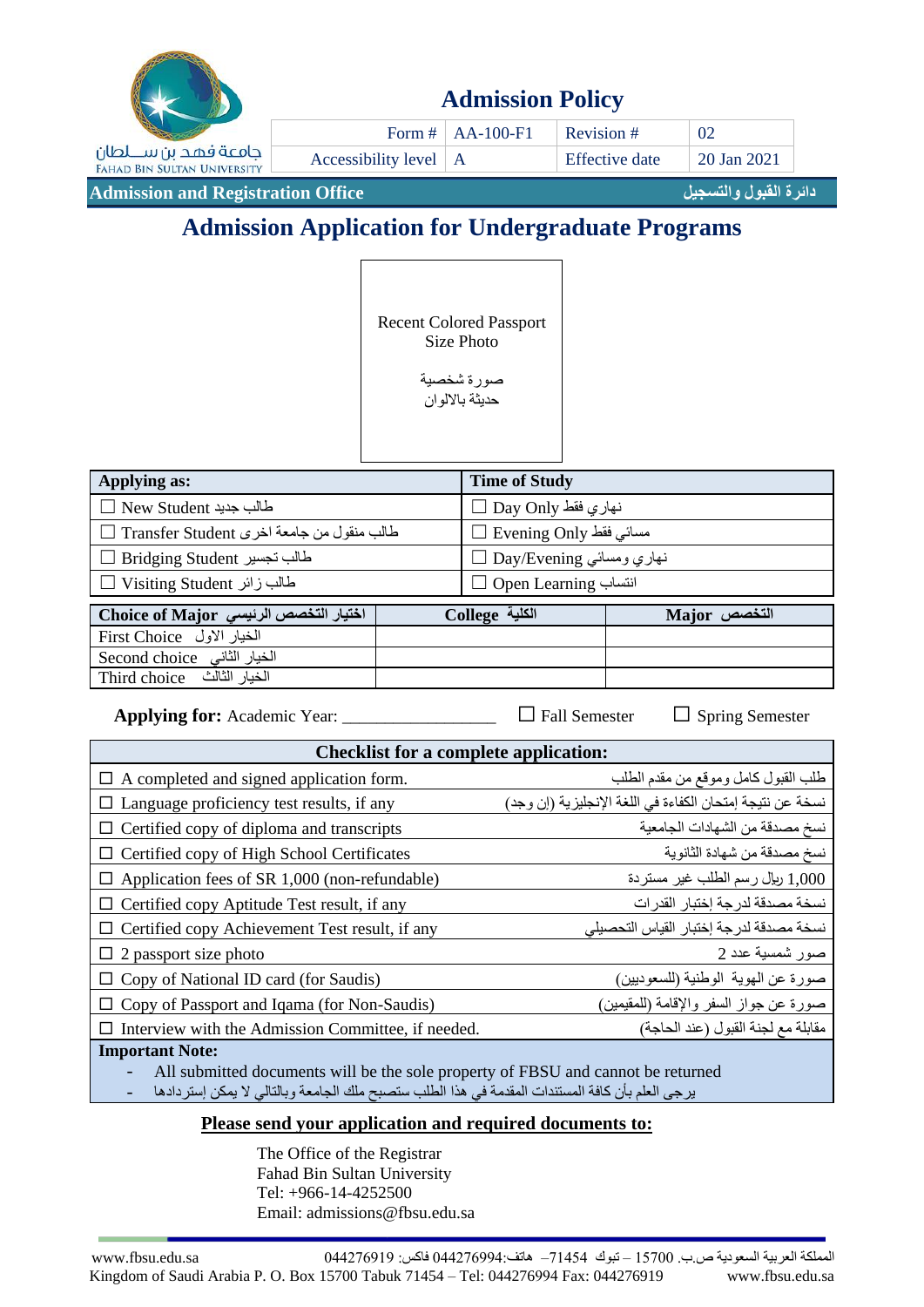

# **Admission Policy**

|                                                                |                              | Form $#$   AA-100-F1 | Revision #     |             |  |
|----------------------------------------------------------------|------------------------------|----------------------|----------------|-------------|--|
| ر حامعة فهد بن ســــلطان<br><b>FAHAD BIN SULTAN UNIVERSITY</b> | Accessibility level $\mid$ A |                      | Effective date | 20 Jan 2021 |  |
|                                                                |                              |                      |                |             |  |

#### **Admission and Registration Office والتسجيل القبول دائرة**

### **Personal Data**

| Full Name in Arabic (as on identity card)                               | الاسم الاول |                |                | الاسم الثاني وما يليه | اللقب     |
|-------------------------------------------------------------------------|-------------|----------------|----------------|-----------------------|-----------|
| الاسم الكامل باللغة العربية (ك <i>ما في بطاقة الاحوال/الاقامة</i> )     |             |                |                |                       |           |
| Full Name in English (as on passport)                                   | First name  |                |                | Second names          | Surname   |
| الإسم الكامل باللغةالانجليزية (كما في جواز السفر)                       |             |                |                |                       |           |
| الجنس Gender                                                            |             | $\square$ Male | ذكر            | انشی Female           |           |
| تـاريخ الميلاد Date of Birth                                            | Gregorian:  |                | Day/Month/Year | اليوم/الشهر /السنة    | الهجر ي : |
| Place of Birth مكان الولادة                                             |             |                |                |                       |           |
| الجنسية Nationality                                                     |             |                |                |                       |           |
| رقم السجل المدنى/الاقامه ID / Iqama Number                              |             |                |                |                       |           |
| رقم الهاتف الارضى (Telephone (Home                                      |             |                |                |                       |           |
| رقم الهاتف الجوال (Telephone (Mobile                                    |             |                |                |                       |           |
| عنوان البريد الالكتروني Email Address                                   |             |                |                |                       |           |
| صندوق البريد P.O. Box                                                   |             |                |                |                       |           |
| City المدينة                                                            |             |                |                |                       |           |
| الرمز البريدي Zip Code                                                  |             |                |                |                       |           |
| الدولة Country                                                          |             |                |                |                       |           |
| Employer (if applicable)<br>اذا كنت موظفا فما هي المؤسسة التي تعمل فيها |             |                |                |                       |           |

| معلومات ولي الامر أو الزوج   Parents/Guardian Information |  |  |  |  |  |
|-----------------------------------------------------------|--|--|--|--|--|
| الاسم ولى الأمر Guardian's name                           |  |  |  |  |  |
| العلاقة مع المتقدم Relationship to applicant              |  |  |  |  |  |
| رقم الهاتف الارضى (Telephone (Home                        |  |  |  |  |  |
| رقم الهاتف الجوال (Telephone (Mobile                      |  |  |  |  |  |

|                  | Source of payment of tuition and other expenses |                        | مصدر دفع الرسوم والمصاريف الاخرى |
|------------------|-------------------------------------------------|------------------------|----------------------------------|
| الطالب Student ⊔ |                                                 | $\Box$ Other (specify) | جهة اخرى (الرجاء<br>تحديدها)     |

| <b>Personal Needs and Preferences</b>                         | الاحتياجات والافضليات الشخصية                  |  |  |
|---------------------------------------------------------------|------------------------------------------------|--|--|
| هل توجد لديك معوقات بدنية                                     | $\Box$ No                                      |  |  |
| Any Physical disabilities?                                    | $\blacksquare$ Yes                             |  |  |
| If yes, please describe. The information is requested only to | أذا كان الجواب بنعم فيرجى وصف المعوقات. ان هذا |  |  |
| enable the University to better serve students.               | سيمكن الجامعة بنقديم خدمات افضل لك             |  |  |

|                             |                                    | الكفاءة في اللغة الإنجليزية [English Proficiency] |                 |          |
|-----------------------------|------------------------------------|---------------------------------------------------|-----------------|----------|
| إمتحان التوفل TOEFL         | $\Box$ Yes كلا No كالكا Exam Date: |                                                   | Score: التاريخ: | النتيجة: |
| Other English Exams   ∏ Yes |                                    | $\Box$ No $\Im$ Exam Date:                        | Score: التاريخ: | النتيجة: |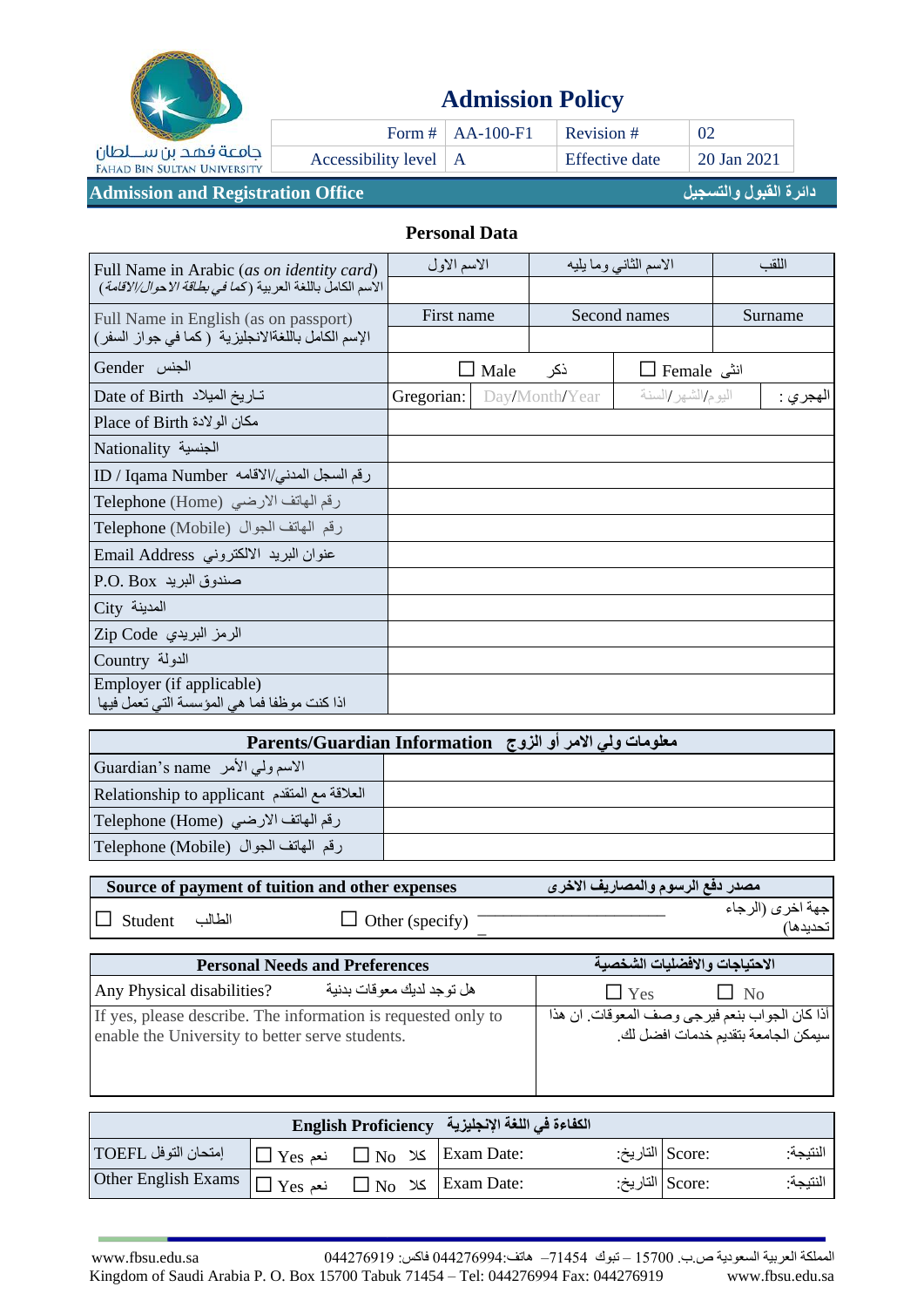

# **Admission Policy**

|                                                              |                              | Form $#$   AA-100-F1 | Revision #            |             |
|--------------------------------------------------------------|------------------------------|----------------------|-----------------------|-------------|
| حامعة فهد بن ســــلطان<br><b>FAHAD BIN SULTAN UNIVERSITY</b> | Accessibility level $\mid$ A |                      | <b>Effective date</b> | 20 Jan 2021 |

#### **Admission and Registration Office والتسجيل القبول دائرة**

|  |  | شهادة الثانوية High school certificate |  |  |
|--|--|----------------------------------------|--|--|
|--|--|----------------------------------------|--|--|

| Name of School<br>اسم المدر سة            |              |                                          |                   |  |                              |
|-------------------------------------------|--------------|------------------------------------------|-------------------|--|------------------------------|
| Location of school                        |              | Year awarded  مكان المدرسة               |                   |  | سنة التخر ج                  |
| Major of certificate received فرع الشهادة | $\Box$ اخر ی | زراعی $\square$                          | ا آ تجار <i>ي</i> |  | □ علمي/طبيعي   □ ادبي/شر عي  |
| Average Attained (%):                     |              | :Grade المعدل [                          |                   |  | التقدير :                    |
| Aptitude Test:                            |              | : درجة إختبار القدرات [ Achievement Test |                   |  | در جة إختبار القياس التحصيلي |

### **الجامعات او الكليات التي سبق لك الدراسة فيها Attended Colleges/Universities Prior**

| Name of University/College<br>اسم الجامعة/الكلية | Location<br>المكان | Years<br>Attended<br>  سنو ات الدر اسة | Degree earned<br>الدرجه التي حصلت<br>عليها | Specialization<br>التخصص | <b>GPA</b><br>المعدل<br>التراكمي |
|--------------------------------------------------|--------------------|----------------------------------------|--------------------------------------------|--------------------------|----------------------------------|
|                                                  |                    |                                        |                                            |                          |                                  |
|                                                  |                    |                                        |                                            |                          |                                  |
|                                                  |                    |                                        |                                            |                          |                                  |

| <b>Applicant's Declaration</b>                                                                                                                                                                                                                | تصريح المتقدم او المتقدمة                                                                                                                                                                                                                |
|-----------------------------------------------------------------------------------------------------------------------------------------------------------------------------------------------------------------------------------------------|------------------------------------------------------------------------------------------------------------------------------------------------------------------------------------------------------------------------------------------|
| I certify that the information provided in this application is, to<br>the best of my knowledge, complete and accurate. I also<br>promise to comply with the University regulations if accepted.                                               | أقر بأن البيانات الواردة في هذا الطلب صحيحة وكاملة،<br>وأنعهد بأن ألتزم بالقوانين واللوائح المتبعة في الجامعة<br>في حالة قبولي                                                                                                           |
| I declare that I have read and understood the requirements and<br>regulations stated in the university catalogue and that I will<br>comply therewith                                                                                          | اقر أني قرأت وفهمت كل المنطلبات واللوائح في<br>كتالوج الجامعة وسوف اطبقها                                                                                                                                                                |
| I pledge to abide by the rules and regulations of the university,<br>and to display good morals and good behavior with all<br>university employees, as well as pledge to preserve the<br>university's facilities and adhere to public morals. | إأنعهد بالنقيد بأنظمة وتعليمات الجامعة والتحلي بالأخلاق<br>الحميدة والسلوك الحسن مع جميع منسوبي الجامعة<br>وكذلك اتعهد بالمحافظة على مرافق الجامعة والألتزام<br>بالأدأب العامة وفي حال مخالفتي لهذا التعهد يحق<br>للجامعة إتخاذ مايلزم . |
| <b>Note:</b> If applicant is under 18 years of age, the legal guardian<br>is to sign together with the applicant.<br>ملاحظة: اذا كان عمر الطالب اقل من 18 سنة فيجب من ولي امر الطالب ان<br>يوقع بجانب الطالب                                  | التاريخ:<br>Date:<br>التوقيع :<br>Signature:                                                                                                                                                                                             |

| Submit this form along with the required documents to the | يرجى تسليم هذه الاستمارة مع الوثاثق المطلوبه الى |
|-----------------------------------------------------------|--------------------------------------------------|
| admission and registration office at the university:      | مكتب القبول والتسجيل في الجامعة:                 |
| Kingdom of Saudi Arabia                                   | المملكة العر بية السعو دية                       |
| P. O. Box 15700, Tabuk, 71454                             | اص.ب. 15700 - تبوك 1454                          |
| Tel: 044276994 Fax: 044276919                             | هاتف:044276994 فاكس: 044276919                   |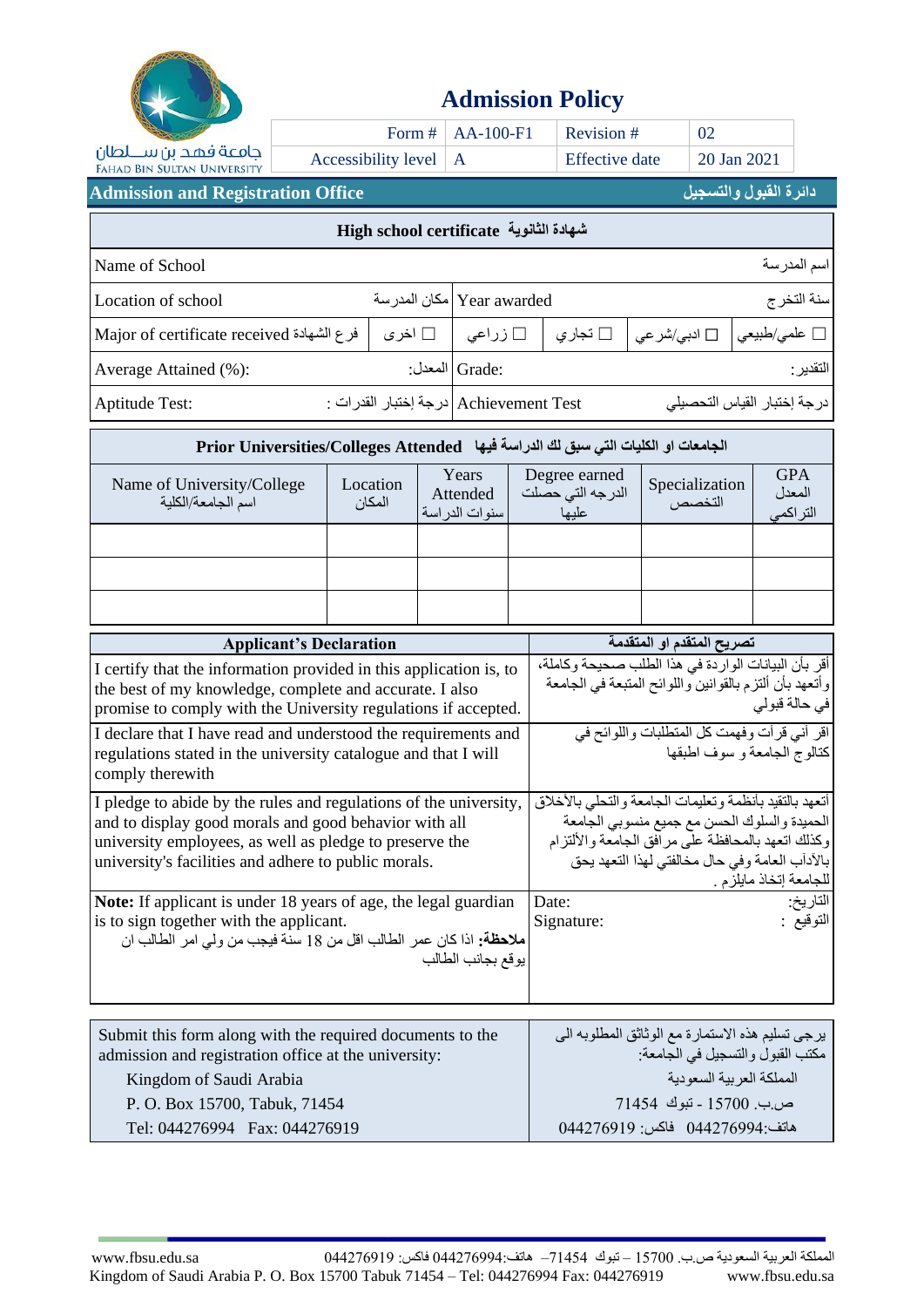

# **Admission Policy**

|                                                             |                              | Form $\#$   AA-100-F1 | Revision #     |             |
|-------------------------------------------------------------|------------------------------|-----------------------|----------------|-------------|
| حامعة فهد بن ســـلطان<br><b>FAHAD BIN SULTAN UNIVERSITY</b> | Accessibility level $\mid$ A |                       | Effective date | 20 Jan 2021 |

#### **Admission and Registration Office والتسجيل القبول دائرة**

## **For Official Use Only**

| <b>Checklist for received documents:</b>                                                                    |                                                           |  |  |  |  |  |  |
|-------------------------------------------------------------------------------------------------------------|-----------------------------------------------------------|--|--|--|--|--|--|
| A completed and signed application form.                                                                    | طلب القبول كامل وموقع من مقدم الطلب                       |  |  |  |  |  |  |
| رسالة تغطية ( توقعات الطالب من الدراسة )<br>Cover Letter (expectations from studying the program)<br>$\Box$ |                                                           |  |  |  |  |  |  |
| Language proficiency test results, if any                                                                   | نسخة عن نتيجة إمتحان الكفاءة في اللغة الإنجليزية (إن وجد) |  |  |  |  |  |  |
| Certified copy of diploma and transcripts                                                                   | نسخ مصدقة من الشهادات الجامعية                            |  |  |  |  |  |  |
| Certified copy of High School Certificates                                                                  | نسخ مصدقة من شهادة الثانوية                               |  |  |  |  |  |  |
| Certified copy Aptitude Test result, if any                                                                 | نسخة مصدقة لدرجة إختبار القدرات                           |  |  |  |  |  |  |
| Certified copy Achievement Test result, if any                                                              | نسخة مصدقة لدرجة إختبار القياس التحصيلي                   |  |  |  |  |  |  |
| 2 passport size photo                                                                                       | صور شمسية عدد 2                                           |  |  |  |  |  |  |
| Copy of National ID card (for Saudis)                                                                       | صورة عن الموية الوطنية (للسعوديين)                        |  |  |  |  |  |  |
| Copy of Passport and Iqama (for Non-Saudis)                                                                 | صورة عن جواز السفر والإقامة (للمقيمين)                    |  |  |  |  |  |  |
| Application fees of SR 1,000 (non-refundable)                                                               | 1,000 ريال رسم الطلب غير مستردة                           |  |  |  |  |  |  |
| <b>Application Fees Receipt</b>                                                                             | الايصال المالي لرسم الطلب                                 |  |  |  |  |  |  |
| Recipient of the Application:                                                                               |                                                           |  |  |  |  |  |  |
| <b>Application Number:</b>                                                                                  | اسم مستلم للطلب:<br>رقم الطلب:                            |  |  |  |  |  |  |
| Application Fees Receipt No.                                                                                | رقم الايصال المالي:                                       |  |  |  |  |  |  |
| Date:                                                                                                       |                                                           |  |  |  |  |  |  |
| Signature:                                                                                                  | ا <mark>لتاريخ:</mark><br>التوقيع:                        |  |  |  |  |  |  |
|                                                                                                             |                                                           |  |  |  |  |  |  |
|                                                                                                             |                                                           |  |  |  |  |  |  |
|                                                                                                             |                                                           |  |  |  |  |  |  |
| <b>Placement Test:</b><br>Result:                                                                           |                                                           |  |  |  |  |  |  |
| Recommendations:                                                                                            |                                                           |  |  |  |  |  |  |
|                                                                                                             |                                                           |  |  |  |  |  |  |
| Signature:                                                                                                  | Date:                                                     |  |  |  |  |  |  |
|                                                                                                             |                                                           |  |  |  |  |  |  |
|                                                                                                             |                                                           |  |  |  |  |  |  |
| <b>Admission Committee Recommendations</b>                                                                  |                                                           |  |  |  |  |  |  |
| Recommendations:                                                                                            |                                                           |  |  |  |  |  |  |
|                                                                                                             |                                                           |  |  |  |  |  |  |
| Signature:                                                                                                  | Date:                                                     |  |  |  |  |  |  |
|                                                                                                             |                                                           |  |  |  |  |  |  |
|                                                                                                             |                                                           |  |  |  |  |  |  |
|                                                                                                             |                                                           |  |  |  |  |  |  |
| <b>Director of Admission and Registration</b>                                                               |                                                           |  |  |  |  |  |  |
| Signature:                                                                                                  | Date:                                                     |  |  |  |  |  |  |
|                                                                                                             |                                                           |  |  |  |  |  |  |
|                                                                                                             |                                                           |  |  |  |  |  |  |
|                                                                                                             |                                                           |  |  |  |  |  |  |